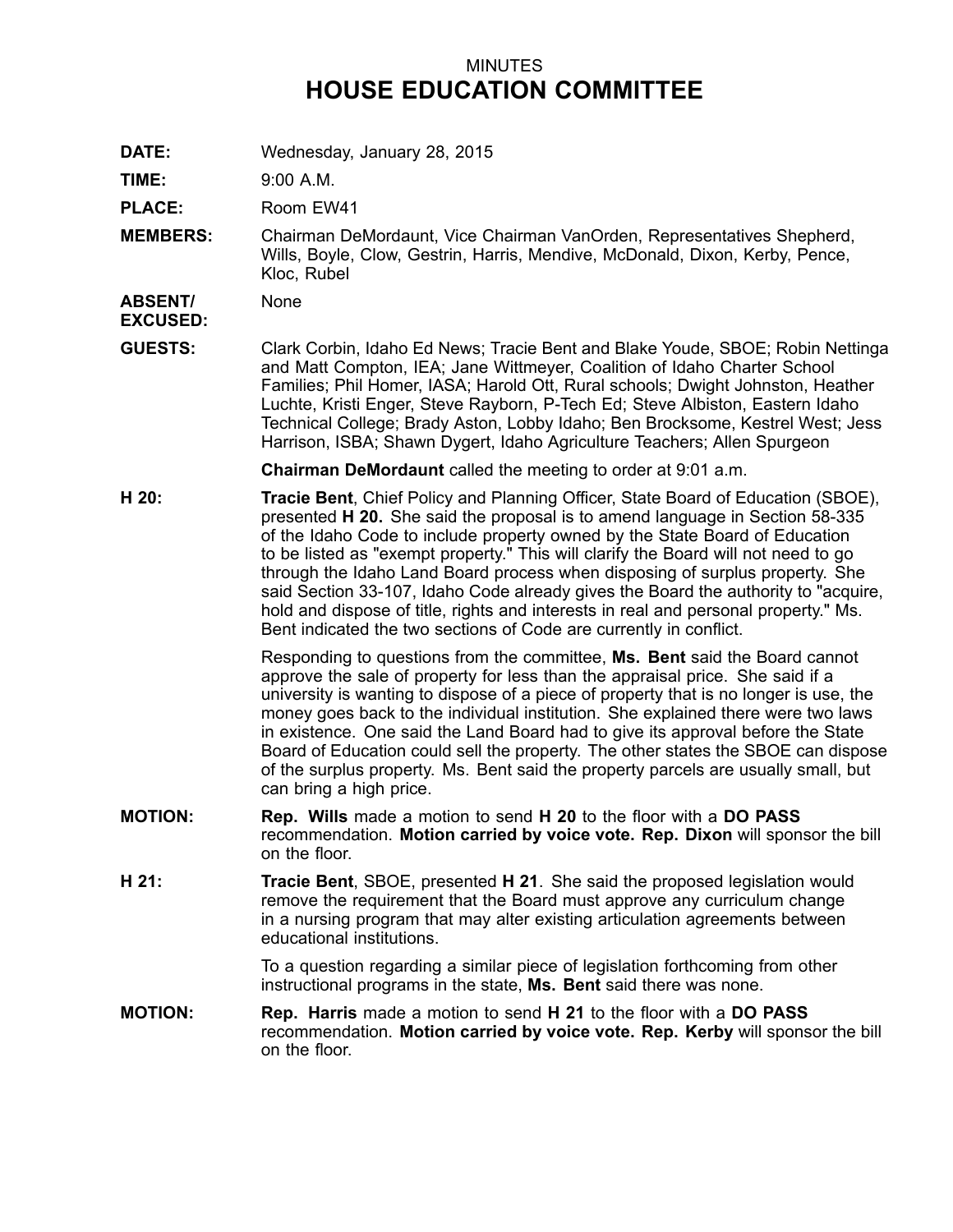**H 22: Tracie Bent**, SBOE, presented **H 22.** She explained the proposed amendment would repeal Section 33-503A, Idaho Code which laid out timelines for public school Boards of Trustees to transition from three year terms to four year terms. Since the final date specified the process would be completed by July 1, 2013, the Section is no longer necessary.

**MOTION: Rep. Gestrin** made <sup>a</sup> motion to send **H 22** to the floor with <sup>a</sup> **DO PASS** recommendation. **Motion carried by voice vote. Rep. Kerby** will sponsor the bill on the floor.

> **Zach Wesley,** President Idaho Parent-Teacher Association, appeared before the committee as part of the annual Legislature Day for the 120 schools participating in the PTA program. He said their priority for the year was to focus on early education and education funding.

In response to <sup>a</sup> question from the committee, **Mr. Wesley** said the PTA supports Pre-K education. He said the current literature supports early intervention. His organization supports <sup>a</sup> Pre-K pilot program that would be funded separately from the general fund.

**Dwight Johnston**, Administrator, Division of Professional-Technical Education (PTE), described the role of PTE in meeting the 60% goal set by the State Board of Education. He said PTE is especially successful in setting career pathways for students, plus graduating skilled technicians who are critical to the workforce. He stated the percentage of job placement or "going on" students from PTE colleges is at 92 percent. He also expressed <sup>a</sup> goal to enhance the image of PTE. Mr. Johnston explained PTE's funding requests. In addition, he introduced the SkillStack program and shared his vision of increased access for rural school students, plus strengthening the teacher pipeline.

Responding to questions from the committee, **Mr. Johnston** said PTE schools focus on careers in health professions, pharmacy technician, computer programs, advanced engineering and more traditional occupations such as welding and culinary arts. He explained that students are able to register at one of the six PTE colleges across Idaho. He indicated PTE schools do career counseling and are presently exploring best practices from other states in aligning with secondary schools. He said exploratory classes targeting careers should be offered in middle school and high school. To implement those classes the PTE community is researching different models. He said some of their online classes are delivered through IEN and IDLA.

To further questions, **Mr. Johston** said the Division of PTE acknowledges <sup>a</sup> problem with high school dual credits transferring to institutions of higher education. He indicated PTE is working with the Agricultural and Natural Resources Initiative for increased funding and to incentivize the teachers to apply for those funds. He also acknowledges the lengthy application process needs refining. He said the PTE colleges follow their students for one year post graduation, with the information being fed into the longitudinal data system. He said their goal is employment for all graduates.